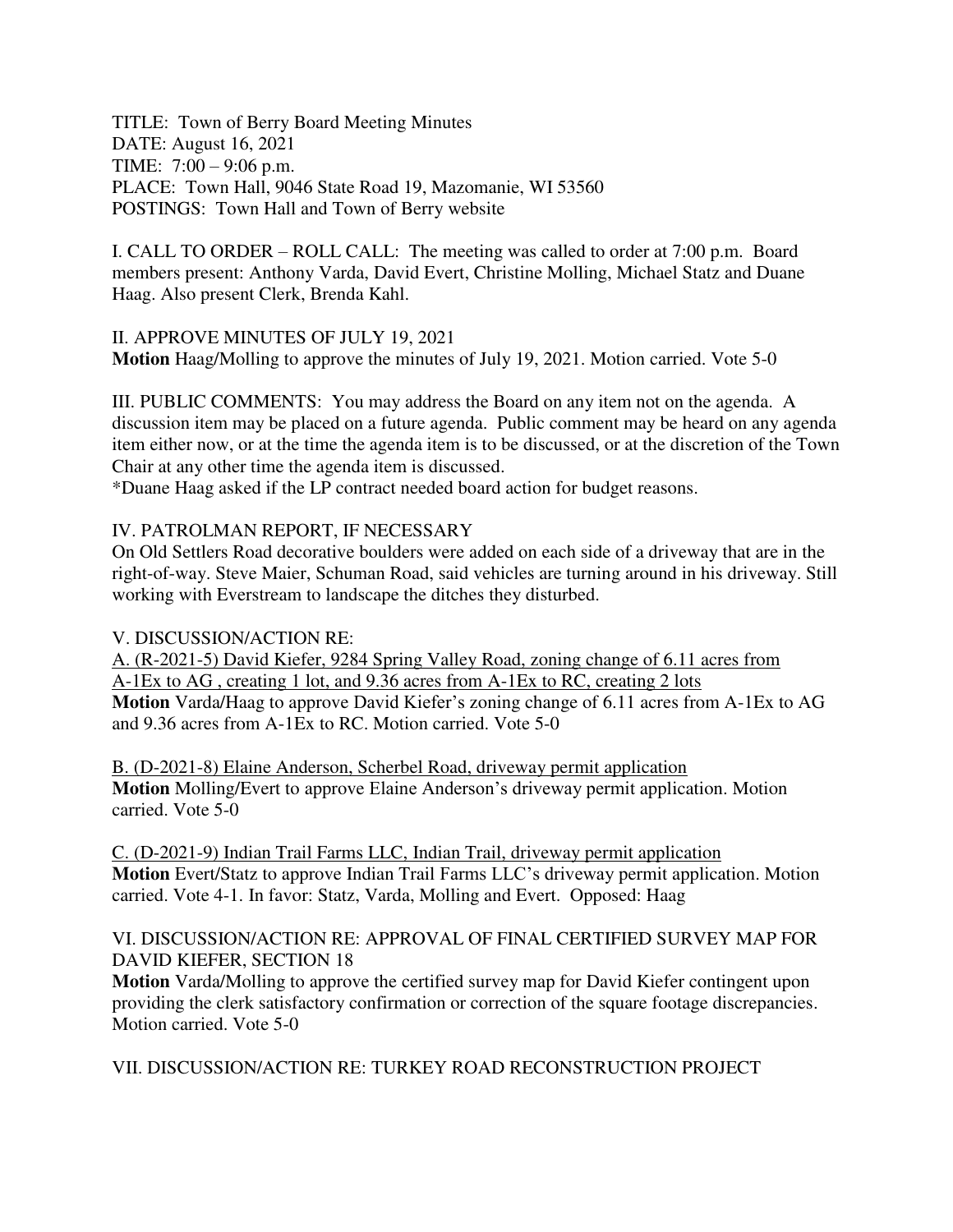**Motion** Varda/ to reduce liquidation damages by five days and request the remainder be an even \$20,000. Motion withdrawn

**Motion** Haag/ to table this until the town talks to an attorney. Motion failed for lack of a second

**Motion** Varda/Evert that the town cut back on the number of liquidated damages days from 29 to 17 days which equals \$8,500 plus the \$8,300 asphalt credit for a total of \$16,800 that will be deducted from the final payment and the final payment be paid contingent upon full settlement.

**Motion** Varda/Evert to amend the motion to change the number of liquidated damages days to 5 days which equals \$2,500 plus the \$8,300 asphalt credit for a total of \$10,800 that will be deducted from the final payment and the final payment be paid contingent upon full settlement. Motion carried. Vote 5-0.

VIII. DISCUSSION/ACTION RE: WHIPPOORWILL ROAD CUL-DE-SAC AND COST SHARING **Motion** Varda/Haag to set it over. Motion carried. Vote 5-0

IX. DISCUSSION/ACTION RE: SET DATE FOR WORKING BUDGET MEETING **Motion** Haag/Varda to hold the working budget meeting on Thursday, October 7, 2021 at 5:00 p.m. Motion carried. Vote 5-0

X. DISCUSSION/ACTION RE: AMENDMENTS TO THE TOWN OF BERRY ZONING **ORDINANCE** 

A. Amending the text of the Town Zoning Ordinance Related to Livestock Harvest Facilities **Motion** Varda/Haag to approve amending the text of the Town Zoning Ordinance Related to Livestock Harvest Facilities. Motion carried. Vote 5-0

XI. DISCUSSION/ACTION RE: SOLAR ENERGY SYSTEM LICENSE ORDINANCE 500.10 **Motion** Varda/Molling to approve the Solar Energy System License Ordinance 500.10. Motion carried. Vote 5-0

XII. DISCUSSION/ACTION RE: REVISING DRIVEWAY, FIELD ROAD AND RIGHT-OF-WAY ORDINANCE 301.1

**Motion** Haag/Molling to approve revising Driveway, Field Road and Right-of-Way Ordinance 301.1. Motion carried. Vote 5-0

XIII. DISCUSSION/ACTON RE: STH 19 PROJECT FORMS, AUTHORIZING THE TOWN CHAIR TO SIGN ON BEHALF OF THE TOWN

**Motion** Varda/Haag to ratify the signature of the town chair on July 5, 2021 as consistent with previous adopted town ordinance. Motion carried. Vote 5-0

XIV. DISCUSSION/ACTION RE: SUNNY HILL CEMETERY GRAVE SITE MARKERS MAINTENANCE PROPOSAL

**Motion** Varda/Evert to take up at the working budget meeting. Motion carried. Vote 5-0